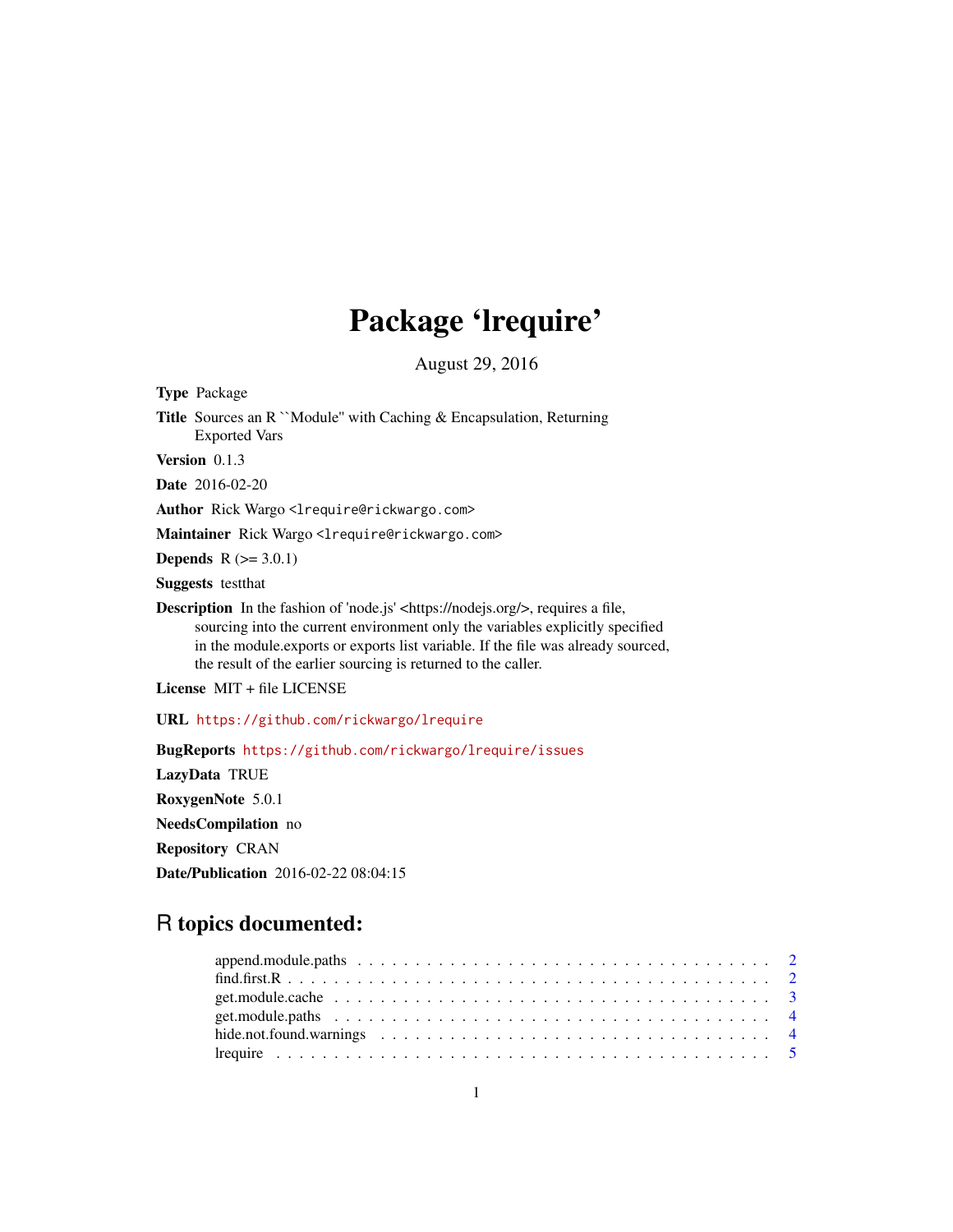#### <span id="page-1-0"></span> $2 \t\t \text{find.} first.}$

| Index |                                                                                                                 |  |
|-------|-----------------------------------------------------------------------------------------------------------------|--|
|       |                                                                                                                 |  |
|       | reset.module.cache $\ldots \ldots \ldots \ldots \ldots \ldots \ldots \ldots \ldots \ldots \ldots \ldots \ldots$ |  |
|       |                                                                                                                 |  |
|       |                                                                                                                 |  |

append.module.paths *Append/Insert a path into module.paths, similar to append()*

#### Description

Beware, little error checking is done to see if the indexes are valid. Note the item indexes are 1-based.

#### Usage

```
append.module.paths(value, after = -1)
```
#### Arguments

| value | (relative) path to insert into module, paths                                  |
|-------|-------------------------------------------------------------------------------|
| after | location in module paths to append, 0 for the beginning, defaults to -1 which |
|       | appends to the end                                                            |

#### Value

Nothing is returned.

#### Examples

```
# Inserts `../R/lib' as the second path to search for modules
append.module.paths('../R/lib', after = 1)
```
<span id="page-1-1"></span>

|  | find.first.R |  |  |  | Returns the path of the first found instance of module in module. path. |  |
|--|--------------|--|--|--|-------------------------------------------------------------------------|--|
|--|--------------|--|--|--|-------------------------------------------------------------------------|--|

#### Description

A symbol maybe passed instead of a string for readability. If an expression is passed, it must return a string value.

#### Usage

```
find.first.R(module, character.only = FALSE, warn.not.found = TRUE)
```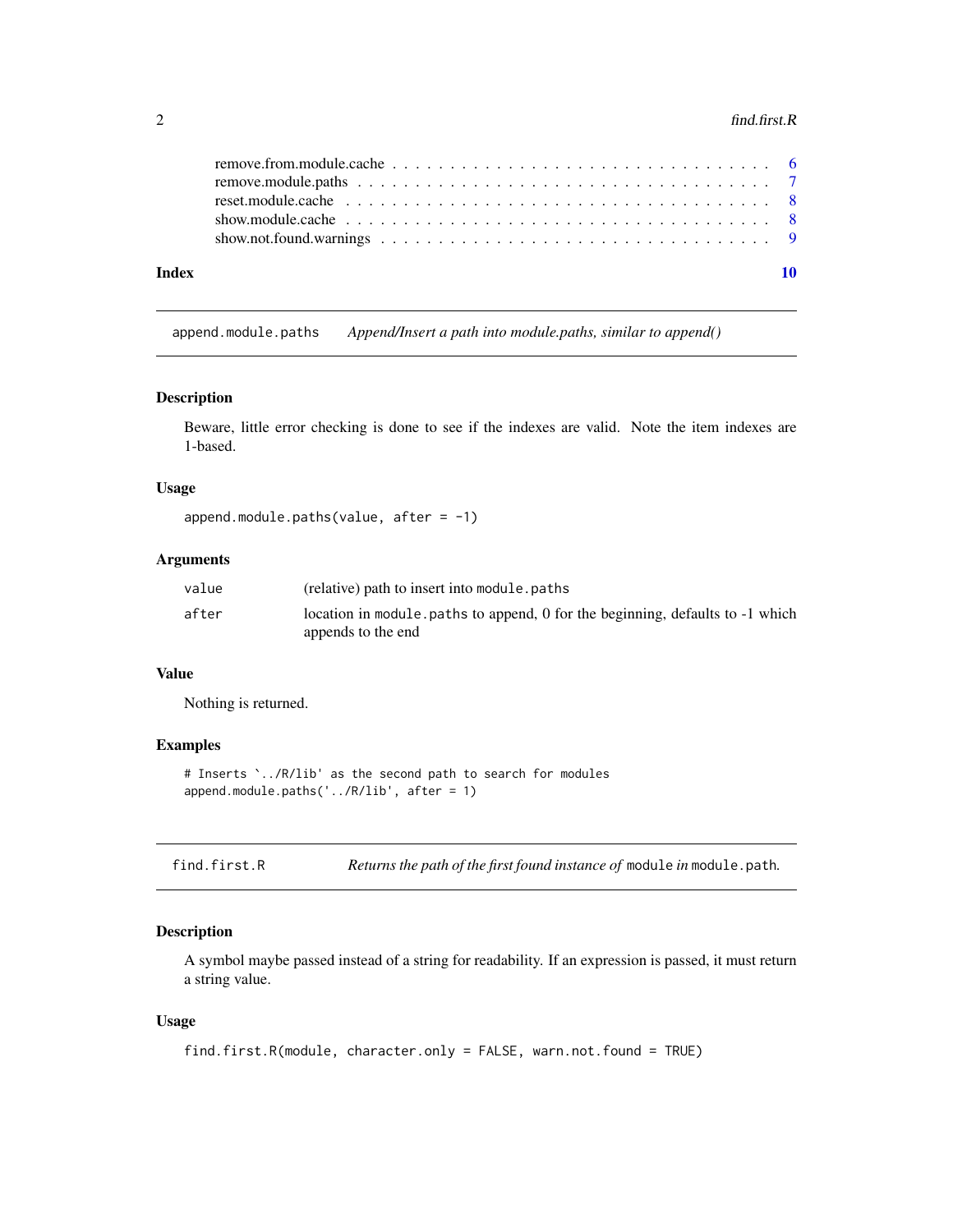#### <span id="page-2-0"></span>Arguments

| module | a string (or symbol) specifying the module to search for existance and readability<br>in the current directory, and if it cannot be found, searches for it in the list of<br>directories specified by module.paths and then through the set of paths with<br>the module using a .R extension, if it was not originally specified. |
|--------|-----------------------------------------------------------------------------------------------------------------------------------------------------------------------------------------------------------------------------------------------------------------------------------------------------------------------------------|
|        | character. only a logical value, defaulted to FALSE, that permits an unquoted name to be lrequire-<br>d. Set this to TRUE when passing a variable to 1 require, requiring a quoted<br>string.                                                                                                                                     |
|        | warn, not, found a logical value, defaulted to TRUE, can be set to not display warning messages<br>when module is not found.                                                                                                                                                                                                      |

#### Value

A string consisting of the path the module was first found searching through module.paths.

#### Examples

hide.not.found.warnings() # don't warn on files not foudn by find.first.R()

# Returns the path to the first found module according to module.paths hello\_ex.path <- find.first.R(hello\_ex)

get.module.cache *Returns the current file cache*

#### Description

Returns the current file cache

#### Usage

```
get.module.cache()
```
#### Value

environment containing the file cache.

#### Examples

cache <- get.module.cache()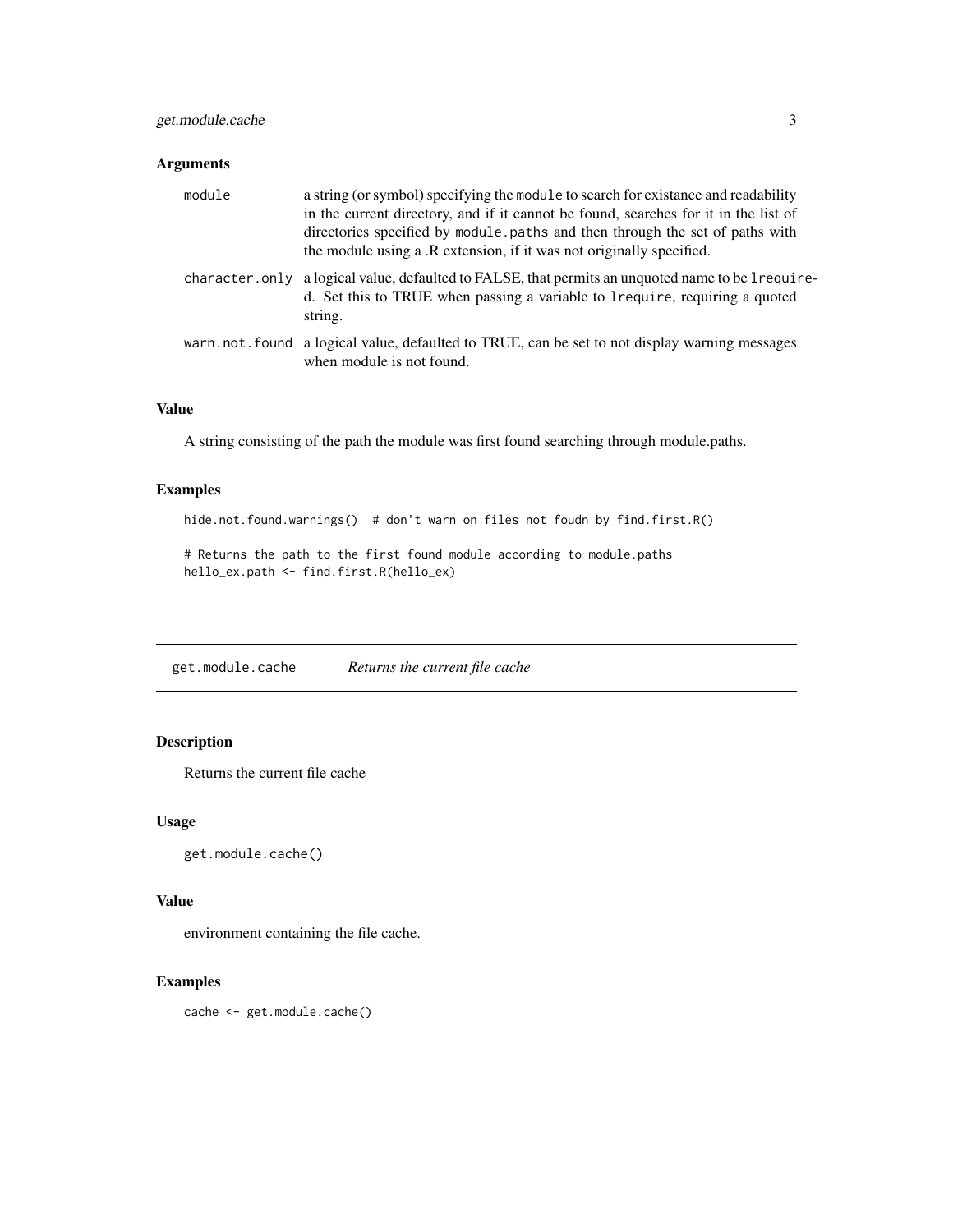<span id="page-3-0"></span>

#### Description

Get existing collection of search paths of where to look for modules.

#### Usage

```
get.module.paths()
```
#### Value

Vector of paths (strings) that specify folders where to search for module files, in order.

#### Examples

```
# Returns a copy of the current module.paths
paths <- get.module.paths()
```
hide.not.found.warnings

*Globally hide warnings when modules are not found*

#### Description

This is only to be called when handling results manually. This will be overridden by a warn.not.found parameter explicitly set by either [lrequire](#page-4-1), [find.first.R](#page-1-1).

#### Usage

```
hide.not.found.warnings()
```
#### Value

nothing is returned

#### Examples

```
# Ensure warnings are not displayed when lrequire cannot find the module
hide.not.found.warnings()
```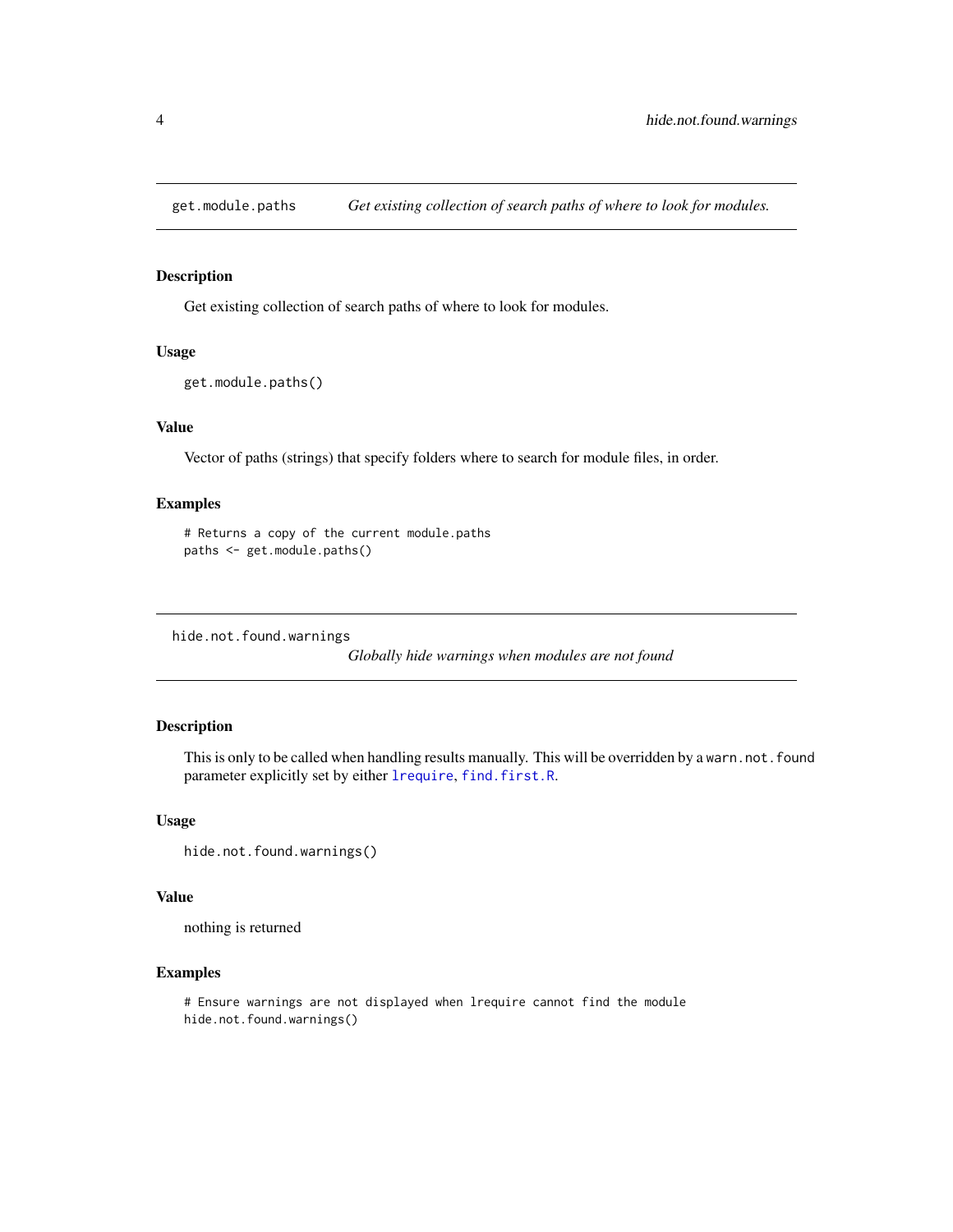<span id="page-4-1"></span><span id="page-4-0"></span>lrequire *Sources an R module with optional caching for subsequent attempts, exporting specified values*

#### Description

lrequire looks in the current path, and then through a list of predefined paths to search for the given module to source into the current environment, but only making visible specific variables that are "exported" as a list, in a fashion similar to [node.js.](https://nodejs.org/) The caching behaviour can be either suspended or it can re-source files that have changed since the last time the module was cached.

#### Usage

```
lrequire(module, force.reload = FALSE, character.only = FALSE,
 warn.not.found = TRUE)
```
#### Arguments

| module         | a string (or expression) that specifies a module to load, with or without an op-<br>tional .R extension. If the module does not exist in the current directory, it<br>searches for the module in directories listed in module paths, first seaching all<br>directories for the named module, then the module with a .R extension. |
|----------------|-----------------------------------------------------------------------------------------------------------------------------------------------------------------------------------------------------------------------------------------------------------------------------------------------------------------------------------|
|                | • ./R_modules/<br>$\cdot$ ./lib/<br>$\cdot$ /R_modules/<br>$\cdot$ /lib/<br>• $\sim$ /.R_modules                                                                                                                                                                                                                                  |
|                | All variables exposed in the module will be hidden in the calling environment,<br>except for what is exposed through module, exports or the exports list variable.                                                                                                                                                                |
| force.reload   | a logical value, defaulted to FALSE, that can be set to TRUE to disable caching<br>behavior for the module. If the module has already been loaded and cached,<br>setting force reload to TRUE will re-source the module. Setting it again to<br>FALSE will re-source the module if the previous state was TRUE.                   |
| character.only | a logical value, defaulted to FALSE, that permits an unquoted name to be 1require-<br>d. Set this to TRUE when passing a variable to 1 require, requiring a quoted<br>string.                                                                                                                                                     |
|                | warn.not.found a logical value, defaulted to TRUE, can be set to not display warning messages<br>when module is not found.                                                                                                                                                                                                        |

#### Details

lrequire operates in a similar principle to modules in [node.js](https://nodejs.org/) - keeping any variables created in the source module isolated from the calling environment, while exposing a select set of values/parameters. The specific values are exposed by setting a named list element in the exports variable to the desired value or by assigning module.exports a value.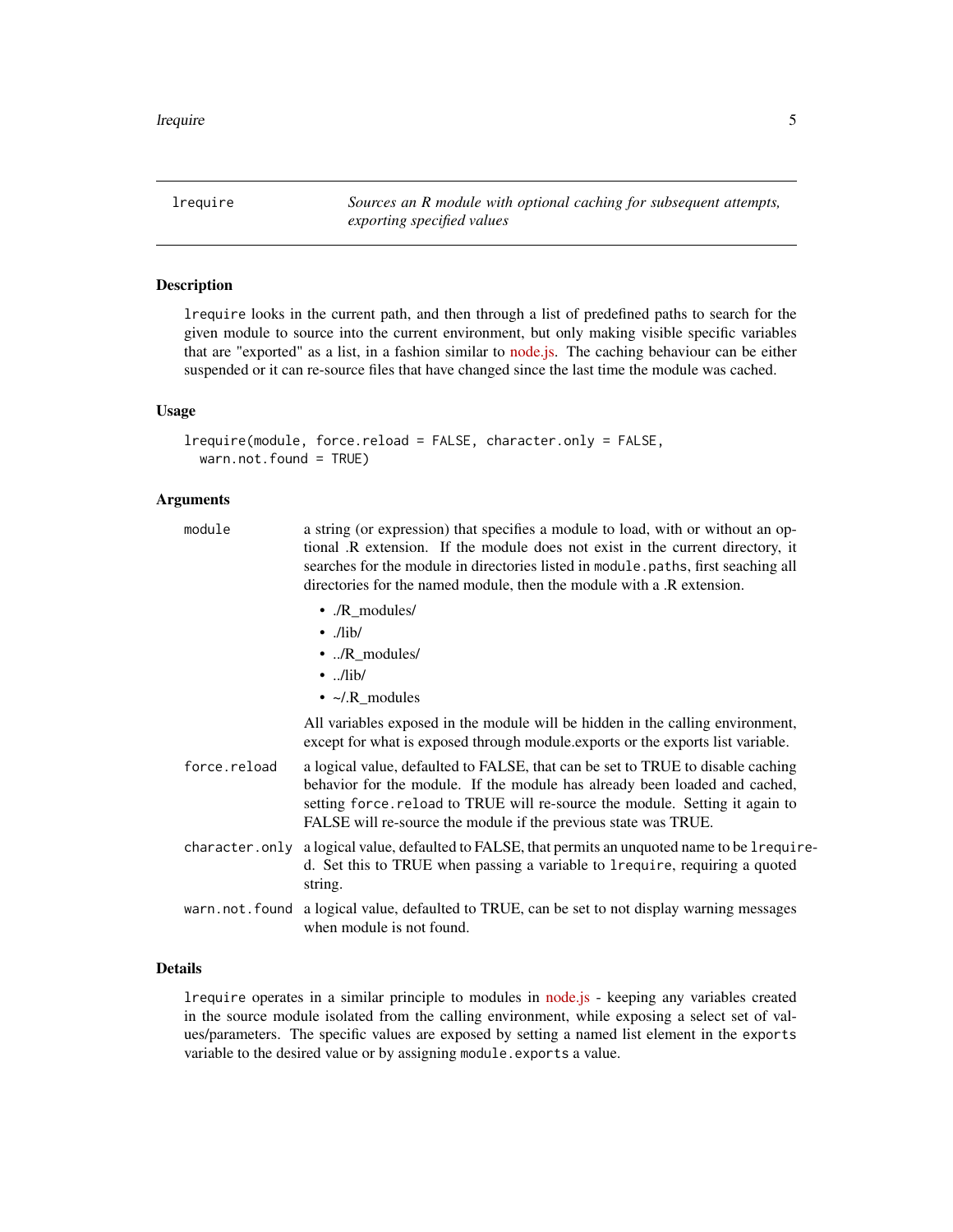<span id="page-5-0"></span>Note this list exposed in module. exports should have named items so they can easily be accessed in the calling environment, however that is not necessary if only a single value is being returned.

If values are assigned to both module.exports and exports, only the values in module.exports will be exposed to the caller.

Caching a long-running operation, such as static data retrieval from a database is a good use of the caching capability of lrequire during development when the same module is sourced multiple times.

During development, files can be reloaded, even if being cached, if they have been modified after the time they were cached. To enable this behaviour, set the variable module.change\_code to 1.

To quickly clear lrequire's package environment, unload the package. In RStudio, this can be done by unchecking lrequire on the Packages tab. You can also execute the following at the R prompt: detach("package:lrequire", unload=TRUE) The next call to library(lrequire) will ensure it starts off with a clean slate.

#### Value

Any values that exist in module.exports or, if that does not exist, then the *list* exports. If no module is found, NA is returned.

#### Author(s)

Rick Wargo, <lrequire@rickwargo.com>

#### Examples

```
hide.not.found.warnings() # don't warn on files not found by lrequire()
# If the module name is in a character vector, use:
my.module <- 'myplot'
mm <- lrequire(my.module, character.only = TRUE)
```
say.hello.to <- lrequire(hello\_ex) # say.hello.to('Rick') # use the say.hello.to() function that was returned by lrequire()

remove.from.module.cache

*Removes module from cache, applying same logic as* [find.first.R](#page-1-1) *to find and remove it*

#### **Description**

Removes module from cache, applying same logic as [find.first.R](#page-1-1) to find and remove it

#### Usage

remove.from.module.cache(module, character.only = FALSE)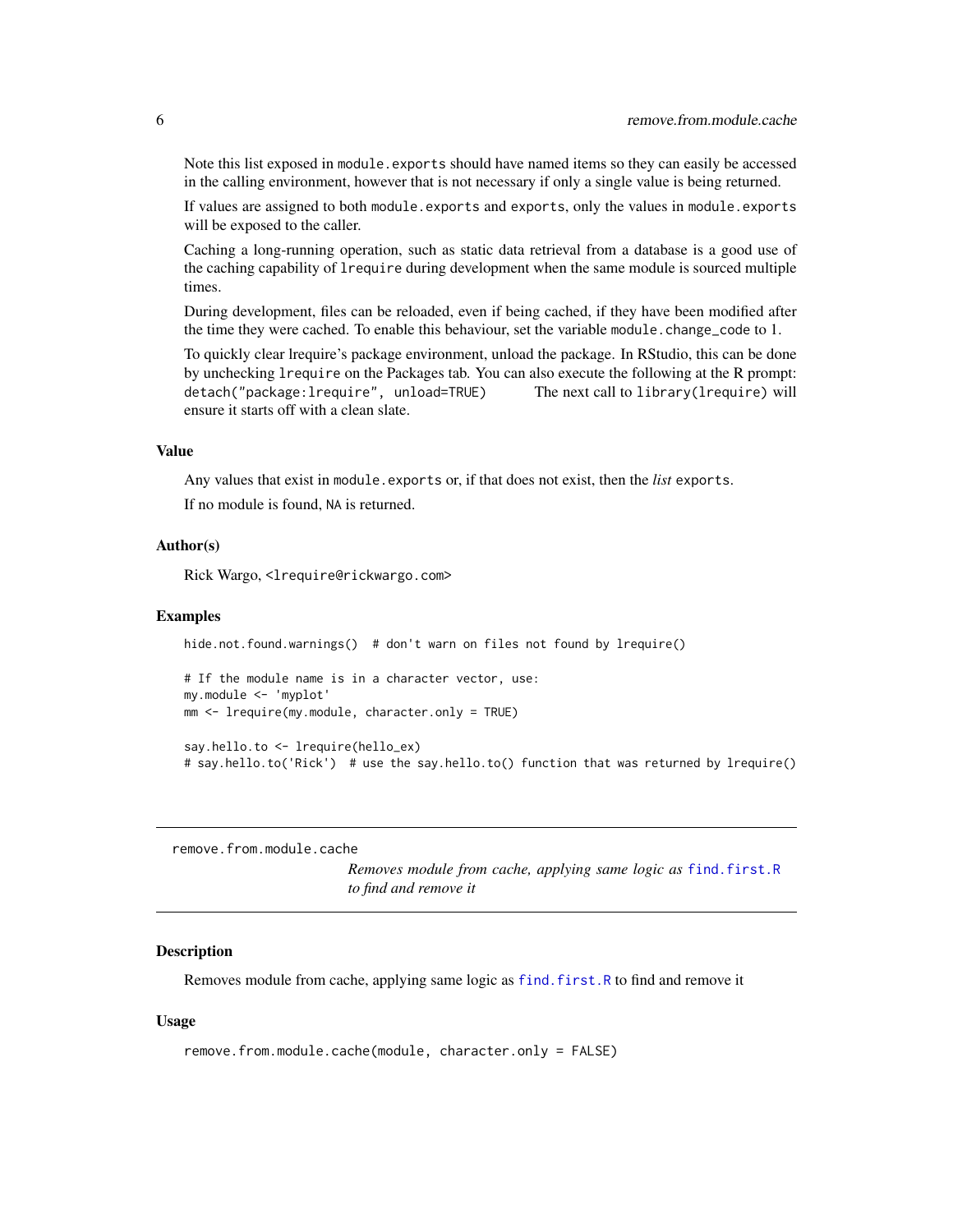#### <span id="page-6-0"></span>Arguments

| module | name of a module, same as the one used in the 1 requirement not had will be<br>removed from the cache, such that the next time the module is lrequire'd, it<br>will be read and executed.     |
|--------|-----------------------------------------------------------------------------------------------------------------------------------------------------------------------------------------------|
|        | character. only a logical value, defaulted to FALSE, that permits an unquoted name to be lrequire-<br>d. Set this to TRUE when passing a variable to 1 require, requiring a quoted<br>string. |

#### Value

boolean value yielding success of removal from the cache

#### Examples

remove.from.module.cache(variables)

remove.module.paths *Remove one or more paths from* module.paths

#### Description

Beware, little error checking is done to see if the indexes are valid. Note the item indexes are 1-based.

#### Usage

```
remove.module.paths(index, ...)
```
#### Arguments

| index    | index of item to be removed from path             |
|----------|---------------------------------------------------|
| $\cdots$ | optional indexes of items to be removed from path |

#### Value

Nothing is returned.

#### Examples

```
# Removes the2nd and 4th items from module.paths
remove.module.paths(2, 4)
```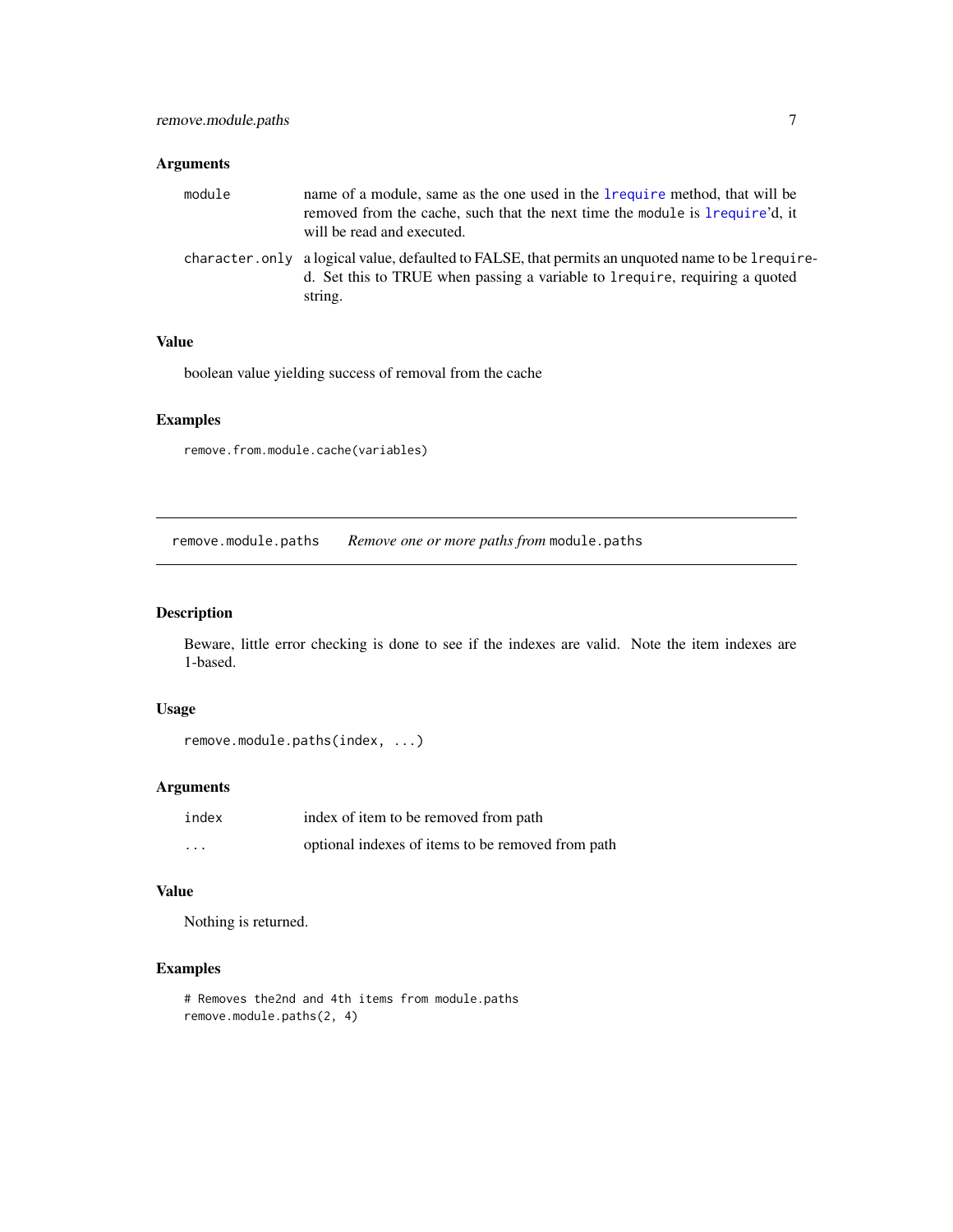<span id="page-7-0"></span>reset.module.cache *Resets the module cache, ensuring files are loaded on next require*

#### Description

Note the chace contains other hidden variables, kept in the cache (or environment). These are not removed, and removing them will conflict with the ability of [lrequire](#page-4-1) to perform properly.

#### Usage

```
reset.module.cache()
```
#### Value

Nothing is returned

#### Examples

reset.module.cache()

show.module.cache *Prints the current file cache*

#### Description

Prints the current file cache

#### Usage

```
show.module.cache(all.names = FALSE)
```
#### Arguments

all.names a logical value. If TRUE, all object names are returned. If FALSE, names which begin with a . are omitted.

#### Value

Nothing is returned, however, the contents of the module cache are printed to the standard output.

#### Examples

```
show.module.cache()
show.module.cache(all.names = TRUE)
```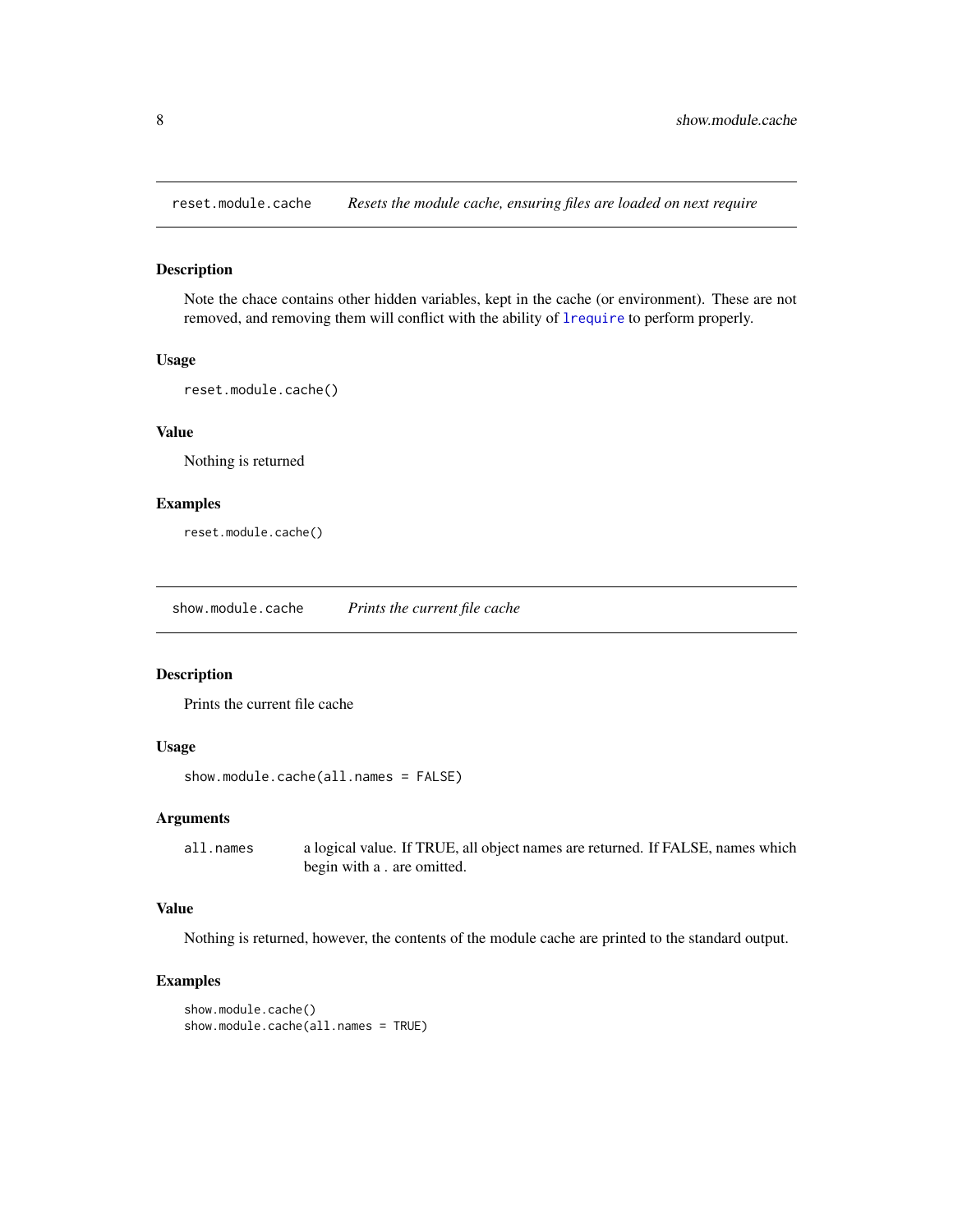<span id="page-8-0"></span>show.not.found.warnings

*Globally show warnings when modules are not found*

#### Description

This is the default behaviour.

#### Usage

show.not.found.warnings()

#### Details

This is only to be called when handling results manually. This will be overridden by a warn.not.found parameter explicitly set by either [lrequire](#page-4-1) or [find.first.R](#page-1-1).

#### Value

nothing is returned

#### Examples

# Ensure warnings are displayed when lrequire cannot find the module show.not.found.warnings()